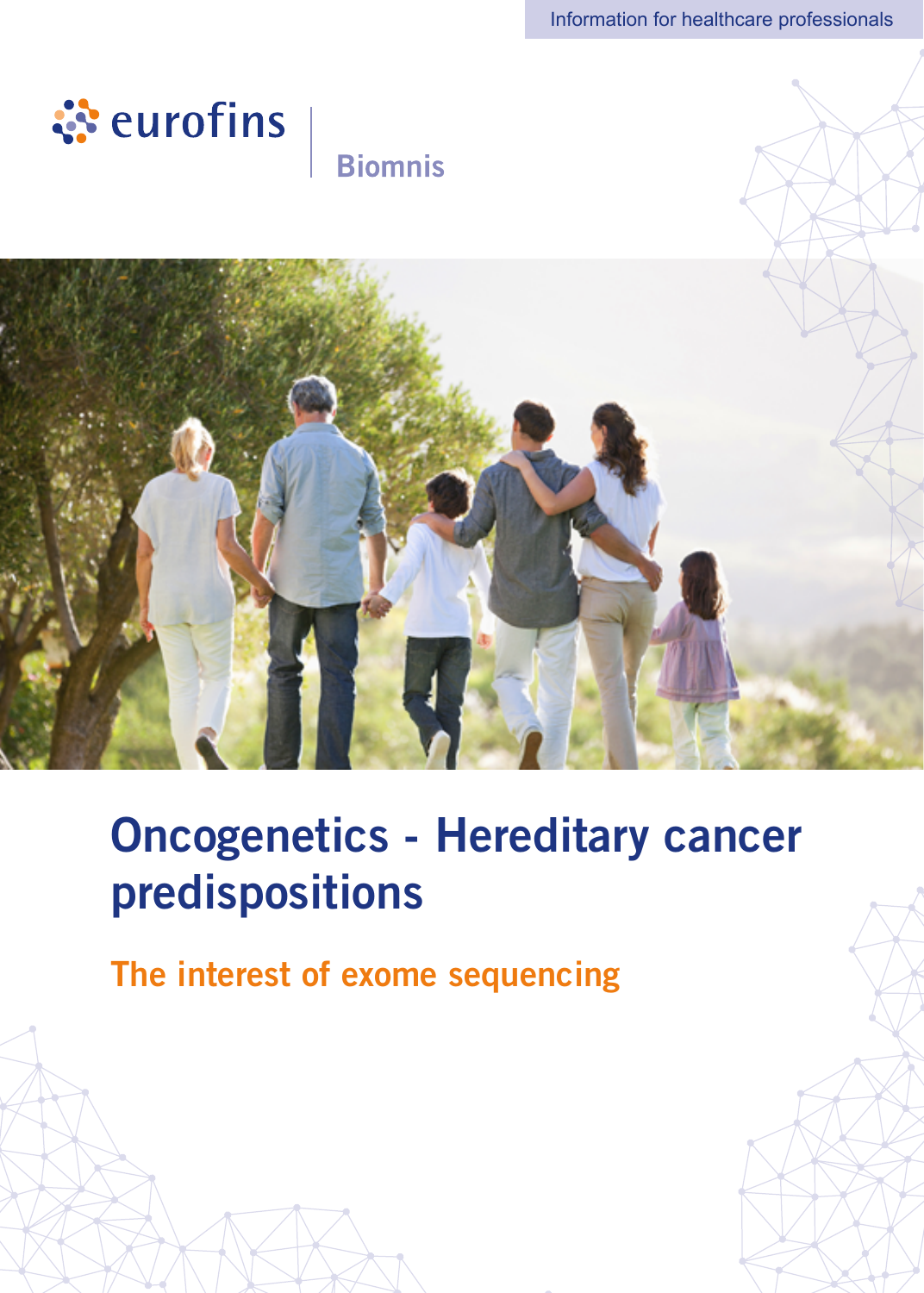



#### **5 to 10% of cancers are linked to the presence of constitutional genetic mutations which can be transmitted to descendants.**

Certain clinical factors are particularly suggestive of a predisposition to an increased risk of cancer:

- **•** family history
- **•** multiple cancers in one patient
- **•** onset of cancer at a young age
- **•** rare cancers
- **•** somatic analysis giving rise to suspicion of constitutional mutation
- **•** knowledge of a common predisposition

To date, more than 80 genetic predisposition genes to cancer have been identified.

The identification of the causal mutation for the predisposition to cancer is essential:

- **• For the patient:** because makes it possible to confirm a diagnosis, make a prognosis, guide the management of treatment and/or to set up a personalised follow-up.
- **• And for relatives:** so they can be offered genetic counselling and specific monitoring can be arranged.



In a certain number of cases, the causes of hereditary cancers are not linked to known and validated predisposing genes included in the panels. **Exome sequencing makes it possible to analyse or identify new genes of predisposition.**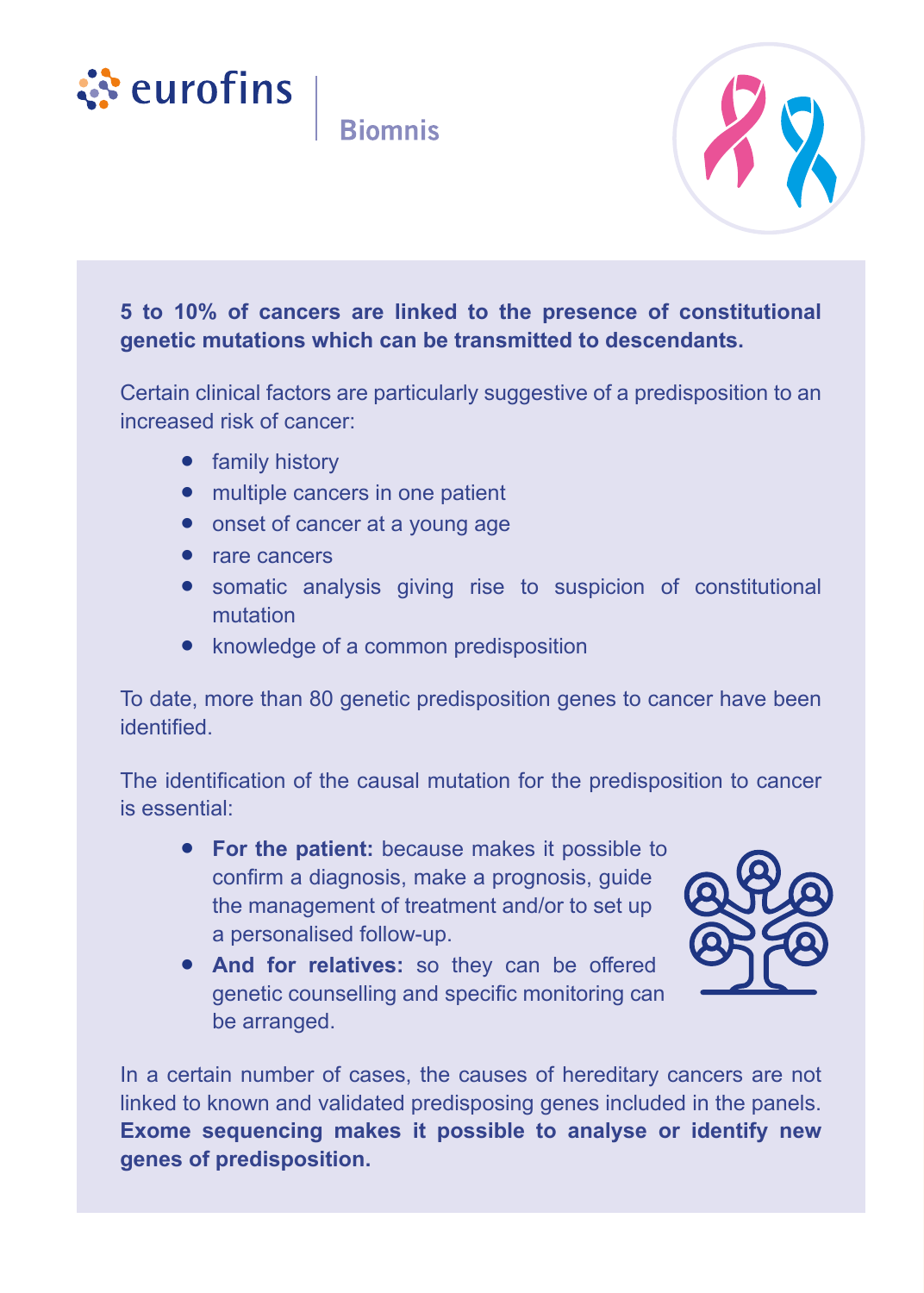### Exome sequencing in oncogenetics

Exome sequencing is an effective tool for studying diseases of genetic origin. Although exonic regions account for less than 2% of the genome, they can contain up to 85% of identified pathogenic variants.

Due to its exhaustive nature, exome sequencing particularly enables **the analysis of all known genes with validated implications in genetic predisposition to cancers** (in particular genes predisposing to cancers of the breast, ovaries, digestive tract, pancreas, skin or kidney) but also of **candidate genes** or even the identification of **new genes.**

Sequencing has therefore been integrated into the oncogenetics care pathway and specifically for the following indications:



This strategy offers the possibility of **retrospectively re-analysing the data** without the need for "resequencing". The advancement of knowledge (new genes of interest or pathogenicity of variants) and the updating of databases will allow existing data to be re-interpreted.

### Benefits of exome sequencing

- **•** cost and time saving compared to working through a series of gene panels,
- **•** provides a diagnostic test for patients whose clinical examination did not enable the clinician to identify the gene or panel of genes to be tested,
- retrophenotyping in atypical clinical pictures,
- **•** generation of data that can be used in other clinical contexts,
- **•** the establishment of a global database for interpretation, with all indications combined.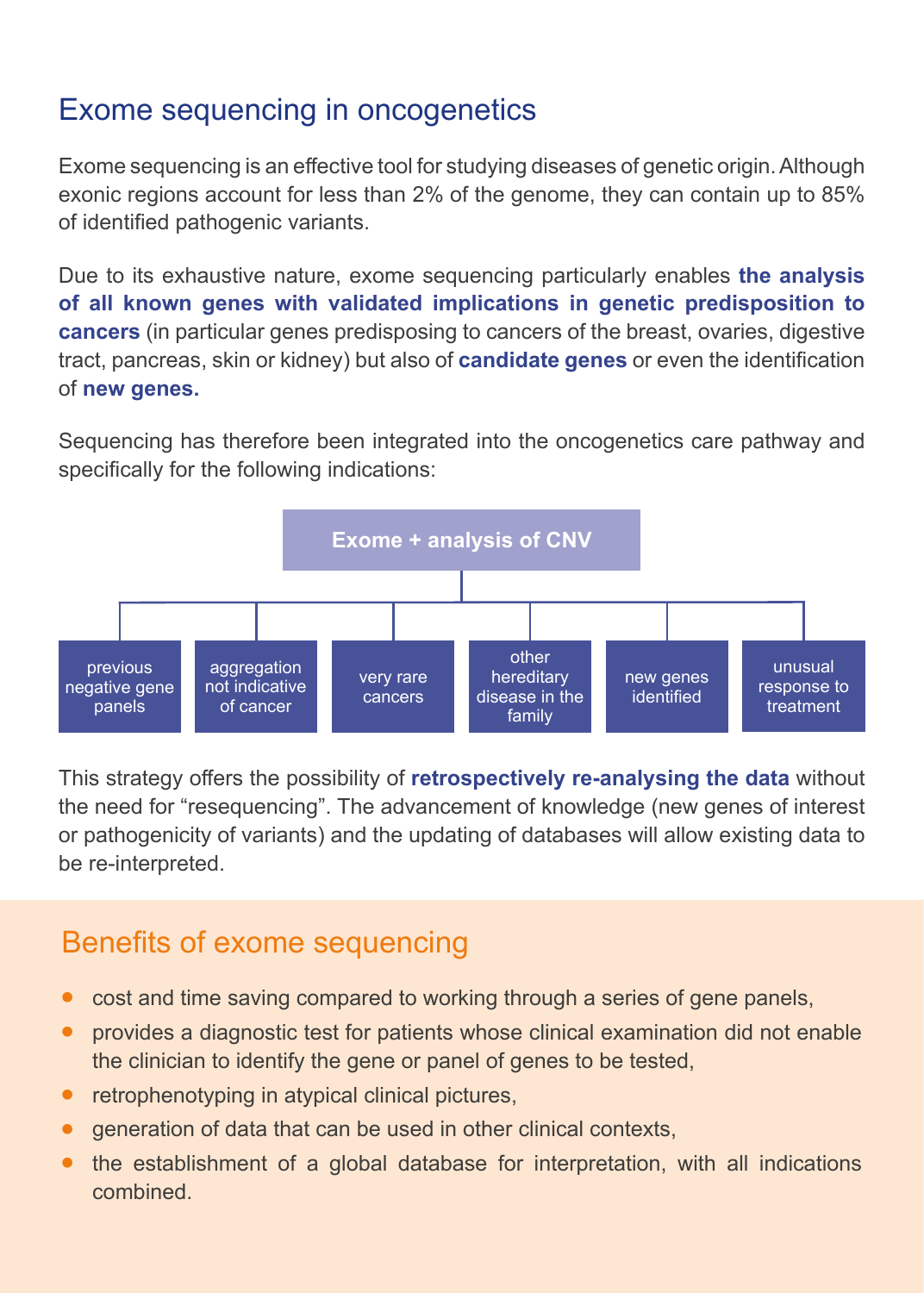### Oncogenetics by Eurofins Biomnis

Backed by multi-disciplinary expertise (clinical, genetic, scientific and bioinformatic), Eurofins Biomnis offers, post-sequencing the genetic material of the index patient (the proband/"solo") and potentially affected relatives ("duo"/"trio"):

- **•** Provision of raw data (fastQ, VCF, BAM and quality report) via a secure interface (within 4 weeks),
- **•** An interpretation based on the filtering and analysis of more than ten thousand variants in consultation with the clinician,
- **•** Issue of report with detailed results within an optimised TAT of **6 weeks**.

#### **Technique**

All of the coding regions of the genes are analysed by next-generation sequencing on an Illumina NextSeq2000 sequencer. The data from the sequencing is then analysed and interpreted via the SegOne bioinformatics solution.

#### **Performance**

- ~98% bases read more than 30X<sup>2</sup>
- > 99% sensitivity<sup>3</sup>

### Why Eurofins Biomnis?



- **•** Specialised clinical pathology laboratory
- **•** ISO 15189 accreditation
- **•** Authorisation to perform constitutional genetic testing
- **•** Certified clinical pathologists
- **•** Expertise in sequencing techniques in diagnostic practice
- **•** Permanent biopathological support: implementation of the test, interpretation, participation in MDCMs, possibility of PNDs.

### Choose the interpreting solution that's right for you

To actively involve partner clinicians and clinical pathologists in the interpretation of data, Eurofins Biomnis provides them with access to **SeqOne** a secure bioinformatics interface.

With this platform, you can either:

- **•** interpret the genomic data of your patients **jointly** with Eurofins Biomnis (co-interpretation)
- **•** or interpret the data **autonomously.**

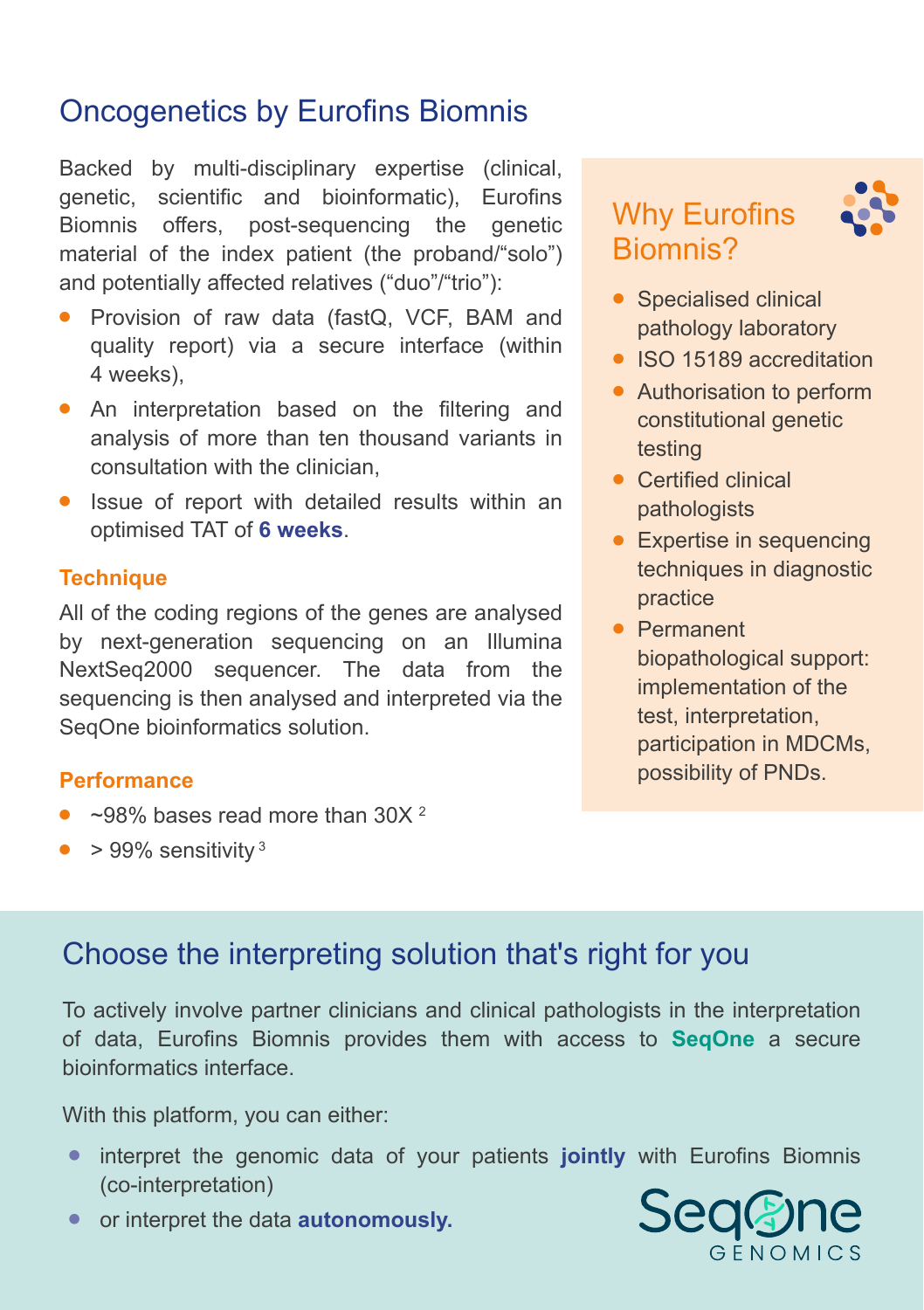

|                                        | <b>Exome sequencing &amp; CNV analysis</b>                                                                                                                                                                                                                                                                                                                                                                     |                                      |  |
|----------------------------------------|----------------------------------------------------------------------------------------------------------------------------------------------------------------------------------------------------------------------------------------------------------------------------------------------------------------------------------------------------------------------------------------------------------------|--------------------------------------|--|
| Interpretation level                   | <b>Detailed report</b>                                                                                                                                                                                                                                                                                                                                                                                         | <b>Basic report</b>                  |  |
| <b>Turnaround time</b>                 | 6 weeks<br>$\bullet$<br>Extended deadline if additional<br>$\bullet$<br>tests necessary                                                                                                                                                                                                                                                                                                                        | 4 weeks                              |  |
| Indication                             |                                                                                                                                                                                                                                                                                                                                                                                                                | Hereditary predisposition to cancers |  |
| Sample                                 | Solo: 5 mL EDTA whole blood or DNA sample<br><b>Duo/Trio:</b> 5mL EDTA whole blood or DNA sample<br>per relative                                                                                                                                                                                                                                                                                               |                                      |  |
| <b>Conservation &amp;</b><br>transport | Room temperature                                                                                                                                                                                                                                                                                                                                                                                               |                                      |  |
| <b>Required documents</b>              | B67-INTGB analysis request form available on<br>www.eurofins-biomnis.com > Test guide<br>> Analysis code <b>EXONC</b>                                                                                                                                                                                                                                                                                          |                                      |  |
| Price                                  | Contact us                                                                                                                                                                                                                                                                                                                                                                                                     |                                      |  |
| <b>Associated tests</b>                | Gene panels:<br>$\bullet$<br>Breast/Ovary and Prostate Panel (EOSOP),<br>Digestive System (EODIG), Pancreas (EOPAN),<br>Kidney (EOREI), Skin (EOPEA), Lung (EOPOU),<br>Neuro-endocrine (EONEN), "Extended<br>Oncogenetics" (EOETE), Retinoblastoma (CUR10)<br>Study of relatives by targeted screening technique<br>$\bullet$<br>(Sanger or qPCR)<br>"Reinterpretation" or "Opening of filters" of an analysis |                                      |  |
| Associated document                    | "Whole Exome Sequencing" brochure<br>(code DS34-INTGB) available on<br>www.eurofins-biomnis.com > Resources<br>> Focus On                                                                                                                                                                                                                                                                                      |                                      |  |